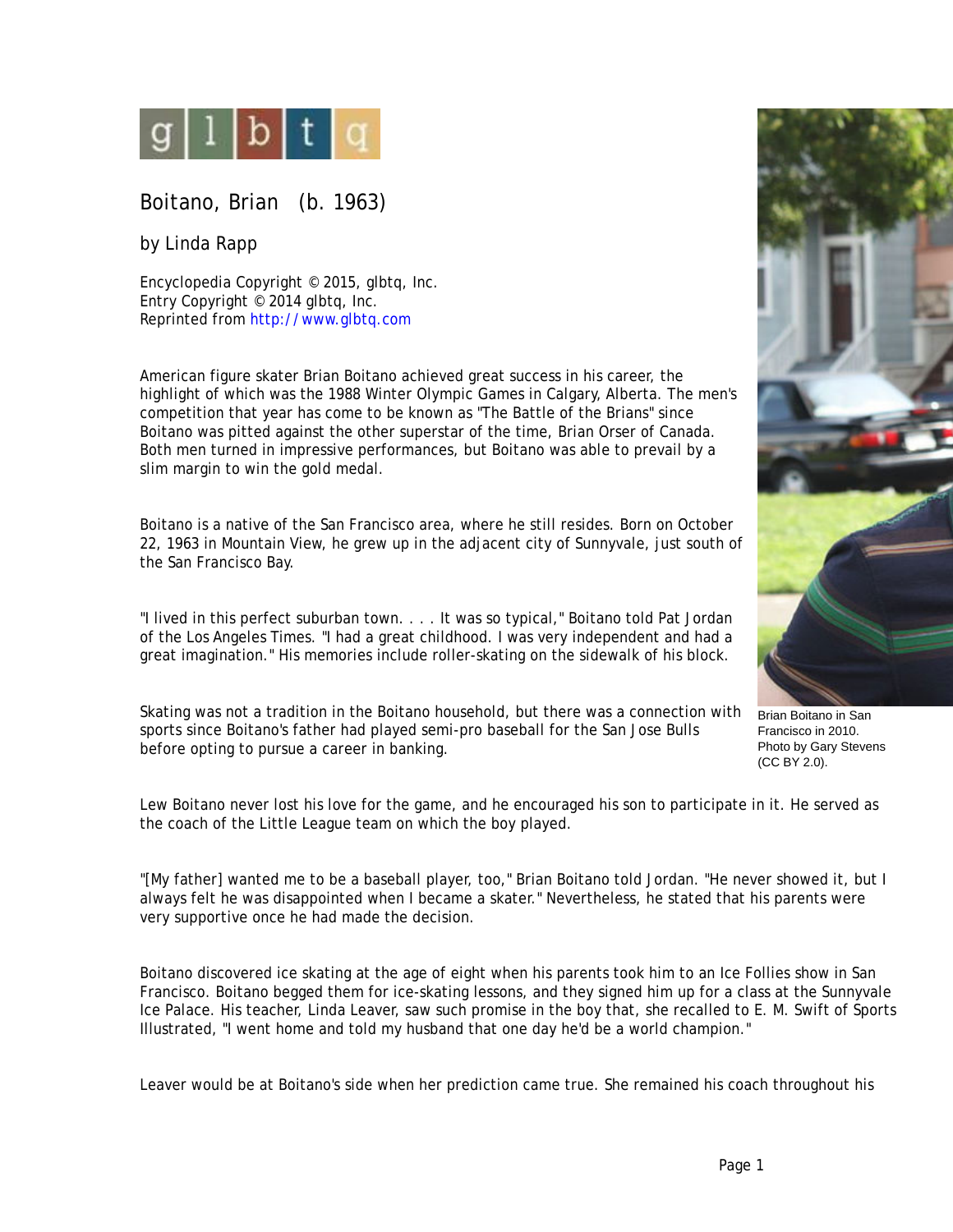entire career and continues to work as his personal manager.

Boitano quickly became a proficient skater who was especially strong in his jumps. His abilities earned him a bronze medal at the World Junior Men's Singles Championships in 1978.

"At fourteen, all Brian wanted to do was go fast and jump. I told people he had creativity and it would come out in time," Leaver recounted to Jordan. For his part, Boitano had a somewhat different take on the situation. He thought of himself as a "technical robot" who needed to do each move powerfully and to perfection.

"If I was a robot on the ice, it was because I let them [apparently referring to judges] make me into one," he stated to Jordan. "I was naturally passionate, but I could see passionate people weren't making it in skating. . . . I had to be a robot because what I was trying to do needed to be so technical."

Boitano's excellence at jumping soon began attracting attention. In 1982, in his first appearance at the United States National Championships, he became the first skater to land a triple Axel--the most difficult of the triple jumps--in that competition. The following year, at the World Championships, he landed all six of the triple jumps, which had never before been done in that event.

In the next Olympic year, 1984, Boitano finished second in the National Championships, thus qualifying for the United States team that competed in Sarajevo.

In Sarajevo, Boitano finished out of the medals, in fifth place, but he was on the verge of the most illustrious phase of his career.

The next year Boitano won the first of four consecutive United States National Championships. He also took gold at the 1986 World Championships but came in second to Brian Orser of Canada in 1987.

Boitano and Orser were clearly the two most accomplished male skaters of the day, and the scene was set for "The Battle of the Brians" at the Calgary Winter Olympic Games in 1988.

Still dogged with a reputation as a superb technician but lacking in artistry, Boitano had added Sandra Bezic to his team as a choreographer. Bezic, a former elite skater with five Canadian national pairs championships to her credit, commented to Swift, "Artistically, a lot of people thought that Brian Orser was superior to [Boitano] and that my Brian just might not have it. I was worried about that myself. But he does have it. He just needed some direction."

Whereas Boitano had previously chosen rock-and-roll or fiddle tunes for his routines, Bezic selected a ballet piece, "Les Patineurs" ("The Skaters"), by Giacomo Meyerbeer for his short program. In this routine, Boitano portrayed a boy showing off to his neighbors while skating on a frozen pond.

Bezic used a military theme for the long program, set to music from the score of the film Napoleon by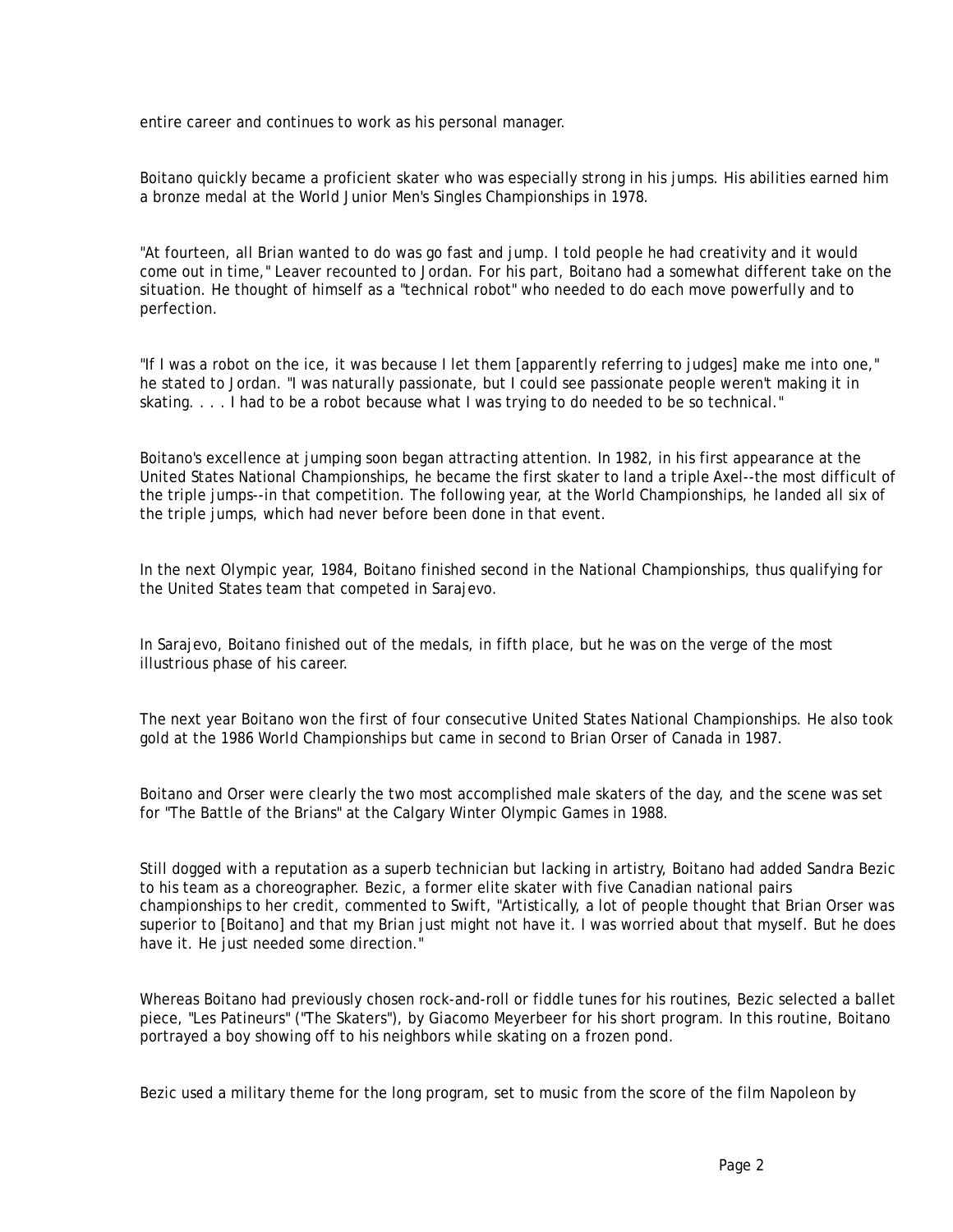Carmine Coppola.

Both of "the Brians" skated superbly in the short program, and so victory in "the battle" would go to the winner of the long.

Fans were treated to superlative performances by both men and then briefly left in suspense as their extremely close marks were sorted out. Four of the nine judges gave higher scores to Orser, three gave them to Boitano, and two scored them even. A tie-breaking rule had to be invoked. Under that, the competitor with the higher technical number got the vote of the judge in question, and, in both cases, Boitano had a slight edge. The former "technical robot" had combined athleticism and artistry to win Olympic gold.

Boitano retired from the amateur ranks after the Calgary Games and then added five World Professional Championship victories to his record. He also began appearing in television specials, including Carmen on Ice, for which he won an Emmy Award for Outstanding Performance in Classical Music/Dance Programming in 1990.

In the early 1990s there was considerable controversy about what constituted amateur versus professional status in various sports and in different countries--an important question for the Olympics since, at the time, only people recognized as amateurs were allowed to compete. In 1992 Boitano requested reinstatement of his amateur status so that he could try to make the United States team for the Games in Lillehammer, Norway in 1994.

Boitano's petition was successful and established what was then known as the "Boitano rule." Under it, varous other skaters were also allowed to compete, including Ekaterina Gordeeva and Sergei Grinkov of Russia.

Boitano won a spot on the Olympic team, but an unusual miss on a triple jump cost him, and he did not reach the medal podium in Lillehammer, where he finished in sixth place.

Still, Boitano's mark on figure skating is indelible. In 1996, he was inducted into both the United States and World Figure Skating Halls of Fame.

After the Lillehammer Games, Boitano again retired from the amateur ranks. He founded a company, White Canvas Productions, to develop skating shows both for live performances and television specials. More than twenty specials produced by White Canvas have been broadcast.

Boitano had achieved such fame as a skater that he was used as a character in Trey Parker's 1999 animated movie South Park: Bigger, Longer and Uncut. In it, he is portrayed as a superhero, "fighting grizzly bears" and "evil robot kings" from the future, among other feats. One of the songs from the film is "What Would Brian Boitano Do?" The Boitano character has also appeared occasionally on the South Park television series.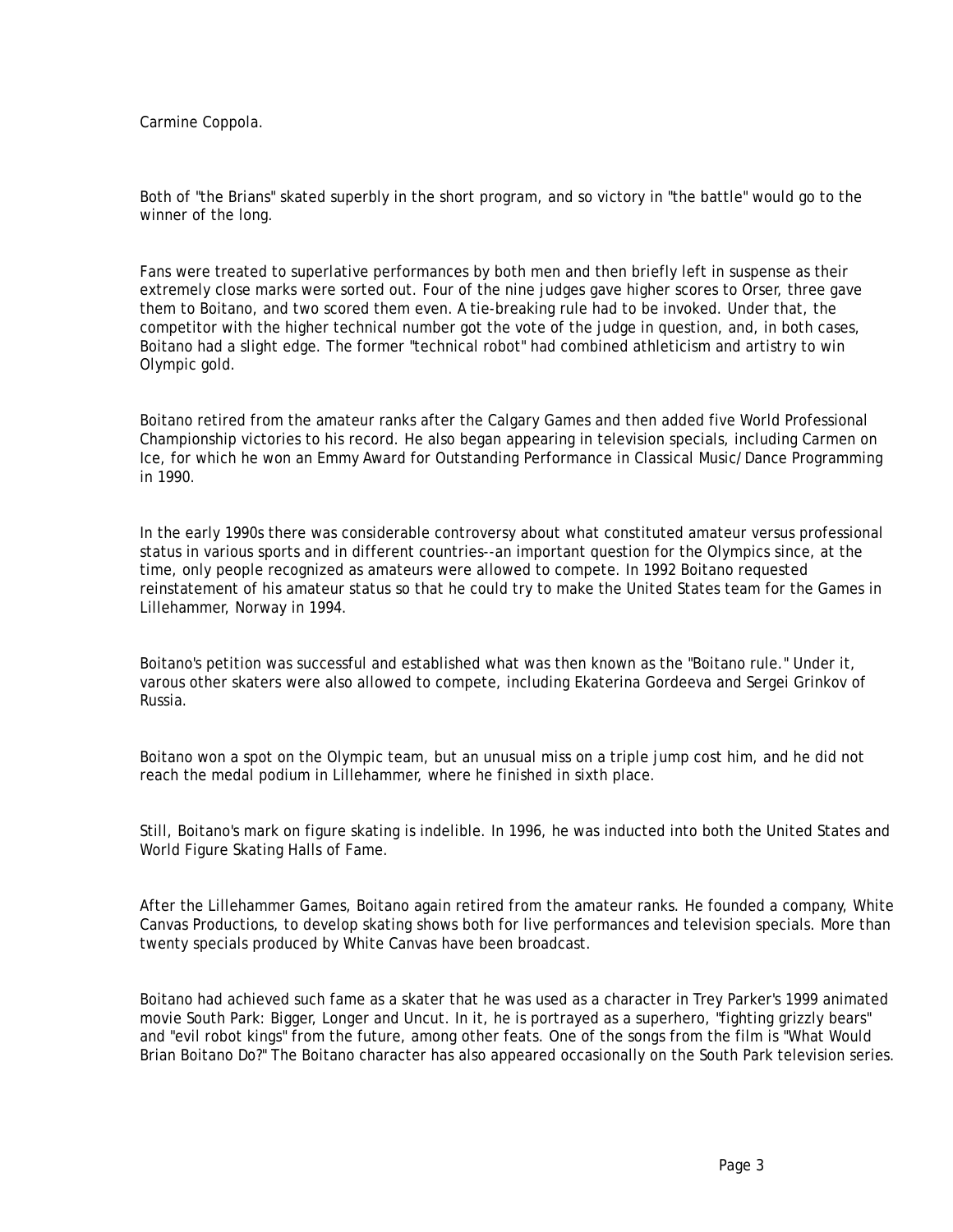After his retirement from skating, Boitano developed an interest in cooking, especially Italian cuisine because of his ethnic heritage. He became proficient enough as a chef to land his own show, What Would Brian Boitano Make?, which debuted on the Food Network in 2009 and ran for two seasons. Boitano subsequently published a cookbook with the same title in 2013.

Amid controversy regarding the persecution of glbtq people in Russia, on December 17, 2013, Boitano was named to the Presidential Delegation to attend the Opening Ceremony at the 2014 Winter Olympic Games in Sochi. The fact that President Obama (along with President Hollande of France, Prime Minister David Cameron of the United Kingdom, and President Joachim Glauck of Germany) declined to attend the games himself or to send high-ranking government officials was interpreted as a rebuke of the Russians and their anti-gay policies.

When it was revealed that two openly lesbian athletes--tennis legend Billie Jean King and two-time ice hockey Olympic medalist Caitlin Cahow--were in the delegation, the selection of the delegates was also interpreted as further evidence that President Obama selected the delegation with the intention of sending a message of support for gay and lesbian athletes.

In this context, two days later, Boitano came out publicly as a gay man. He issued a statement that read in part "It is my desire to be defined by my achievements and my contributions. While I am proud to play a public role in representing the American Olympic Delegation as a former Olympic athlete, I have always reserved my private life for my family and friends and will continue to do so. I am many things: a son, a brother, an uncle, a friend, an athlete, a cook, an author, and being gay is just one part of who I am. First and foremost I am an American athlete and I am proud to live in a country that encourages diversity, openness and tolerance."

The news that Boitano is gay came as a surprise to almost no one. Boitano had assiduously avoided addressing questions about his sexual orientation, but speculation that he was gay had been rife for years. Indeed, in reporting on the delegation going to the Sochi Games, blogger Carla Marinucci of SFGate (the online site of the San Francisco Chronicle) named the "two prominent gay athletes" among their number not as King and Cahow, but as King and Boitano.

Michael Petrelis, a glbtq rights activist whom Marinucci interviewed for the piece, made comments implying that he, too, was under the impression that Boitano was openly gay.

It is unclear whether the open secret that Boitano is gay was a factor in his appointment to the American delegation or whether the appointment was a factor in Boitano's subsequent decision to come out publicly.

## **Bibliography**

Brian Boitano Bio. Cooking Channel: http://www.cookingchannel.com /chefs/brian-boitano/bio.html.

Gold, Michael. "Brian Boitano Announces He's Gay before Sochi Olympics Trip." Baltimore Sun (December 19, 2013):